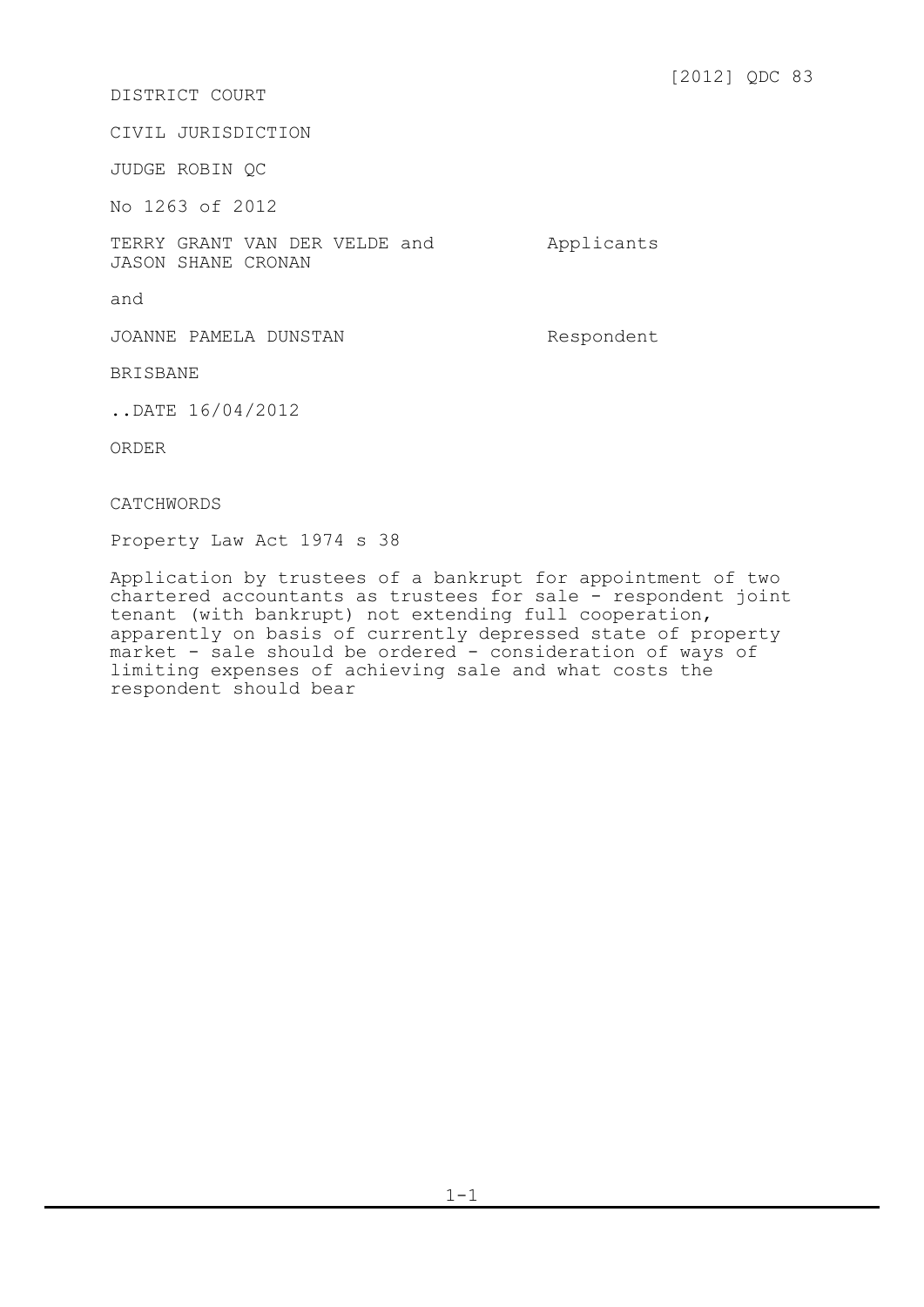**10** HIS HONOUR: This is an application by trustees in bankruptcy un s 38 of the Property Law Act 1974 for a court order for a sale of a residential property which was owned by the respondent and her husband, who has become bankrupt. The applicants are his trustees and they have become registered as co-owners as joint tenants of the property.

**20** They have achieved only limited success in gaining the cooperation of the respondent, who has not appeared on the hearing of the application today when called, although appropriately served, to achieve a sale of the property cooperatively. Such a sale would seem to me to be selfevidently for the benefit of all concerned, in particular for the respondent and her husband's creditors.

**30 40** What she has been prepared to do is sign a document consenting to the appointment of a real estate agent to market and sell the property. By that document she also undertakes to sign an agency agreement with a suitably qualified real estate agent selected by the trustees. This further step hasn't occurred and common experience suggests that it is unlikely that a real estate agent would be prepared to act except on the basis of an appointment mentioning him or her, which is signed by the respondent.

**50** The document which she did sign agrees "that the costs of the realisation will be shared equally between me and the bankrupt estate". That arrangement is more generous to her than what's proposed today, which is that she bear the costs of the

 $1-2$  ORDER **60**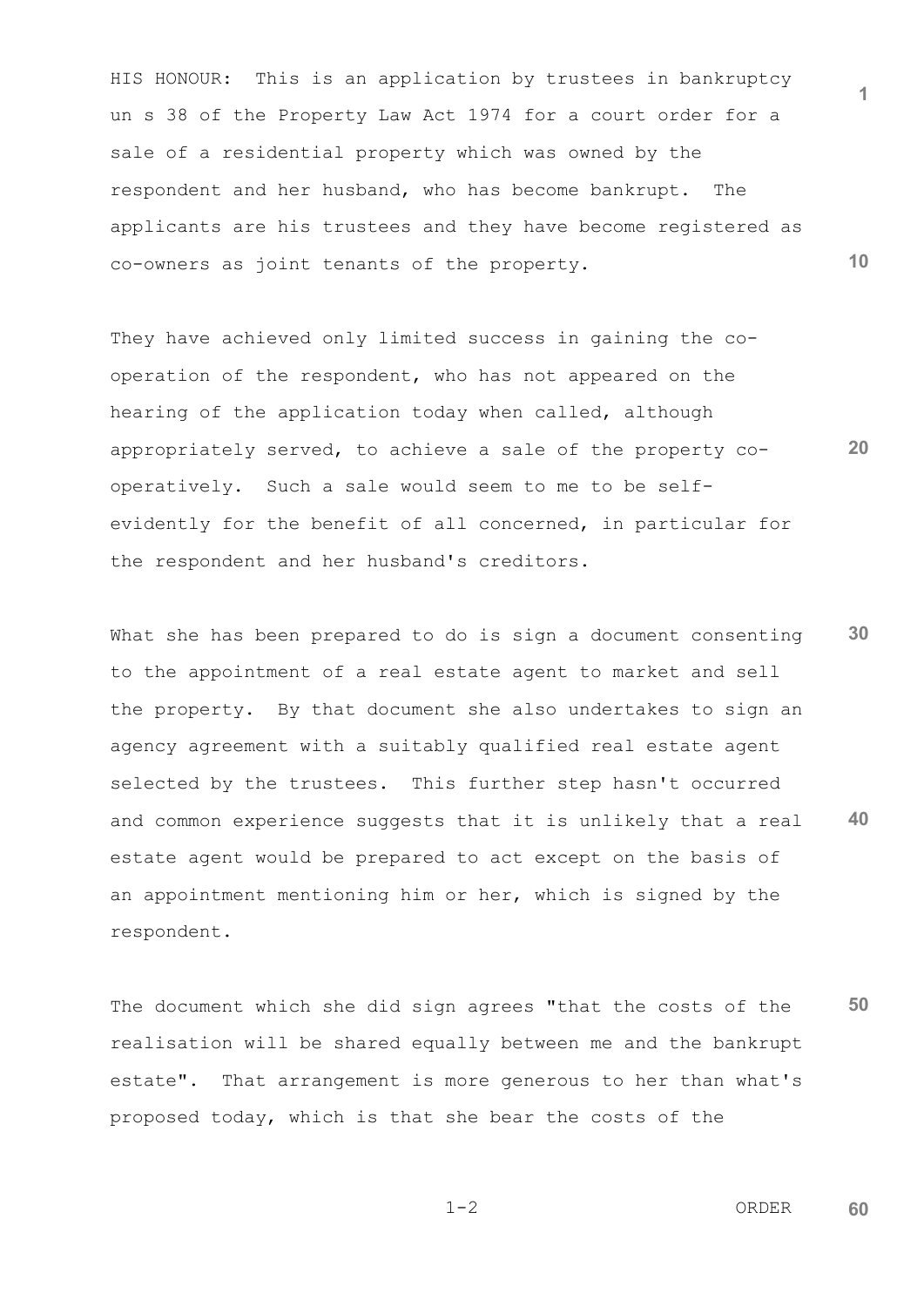application and sale and particularly that those come out of her share of the proceeds of sale.

...

**10** HIS HONOUR: There should be a change to (a). I think we'll say after "sale of the land", "except for costs that would in the usual case be shared by co-owners such as agents' commission and conveyancing costs, as to which her liability is limited one-half".

The change of ground in respect of costs is what one would expect, the fifty-fifty arrangement being appropriate in the event of a co-operative sale where there's no meritorious defence available to court proceedings rendered necessary by the respondent's lack of co-operation. A serious question arises whether or not she ought not to have to pay the costs rendered necessary by what must be counted an obstructive attitude.

**40 50** The respondent has been given fair warning that if the application became necessary, as it has become necessary, costs would be sought to be recouped at her expense. An amendment has been made to the draft order to make clear and express what was probably always implied, namely that those costs which ordinarily would be equally borne, such as real estate agent's fees and conveyancing fees, continue to be borne equally and stand outside the court's costs order.

**20**

**1**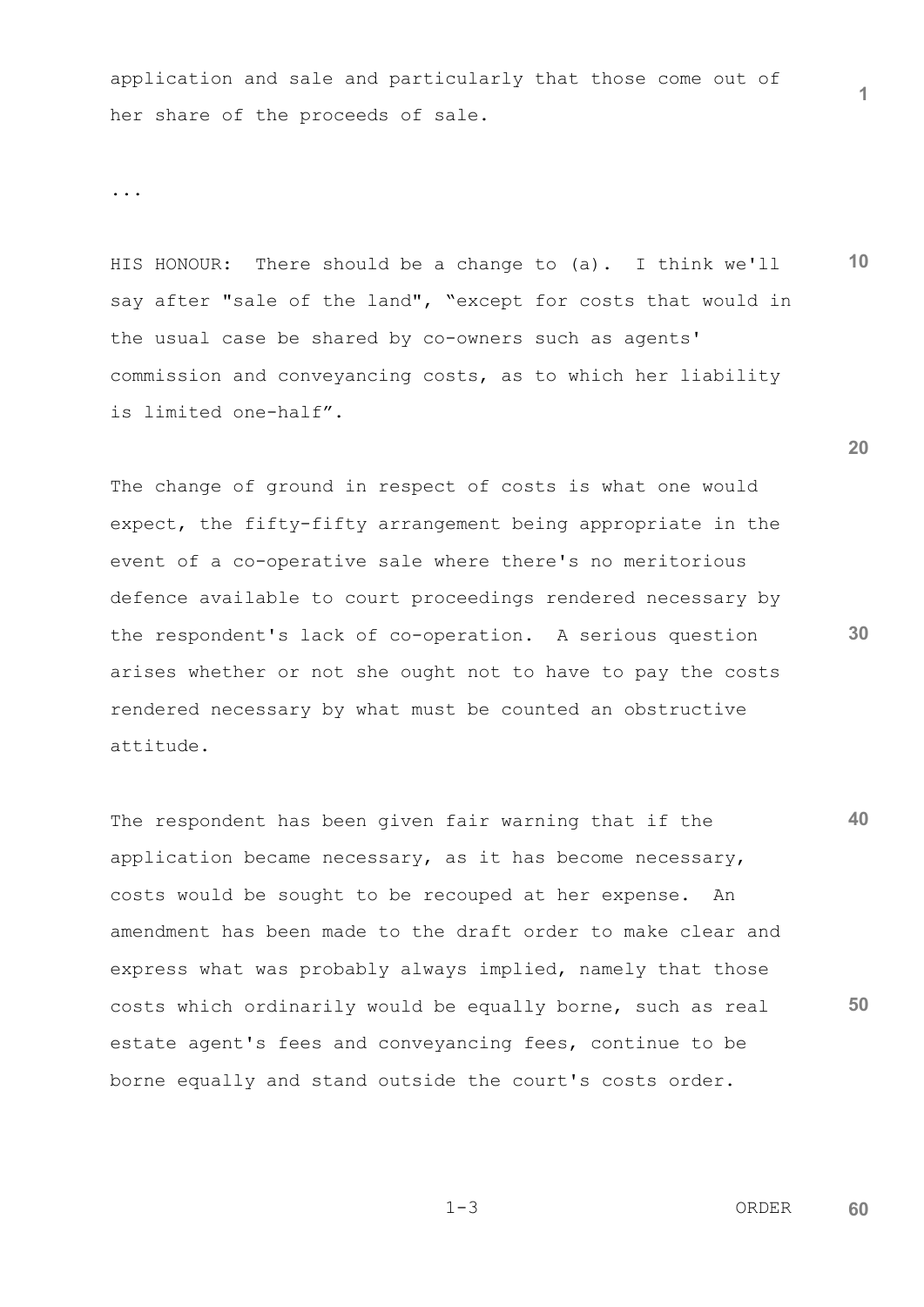**1 10** Mr Shaw's written submissions collect some authorities which confirm that there really is now no answer to an application of this kind. There are none of the special circumstances, such as contractual arrangements, which might deny or modify the entitlement to sell present here. It appears that all the respondent has to support her is the poor state of the market at the moment.

The court's satisfied that the market is depressed, one indication of which is the dramatic decline in Valuer-General valuations of properties in South-East Queensland. It's understandable that the respondent might wish to hold on in the hope that the market will rise. Perhaps the creditors have a similar interest.

**30 40** Considerations of that kind, on the authorities, must not be allowed to stand in the way of the court giving effect to the right of any co-owner to have the property sold. An amendment has been made by me to the order proposed to make it clear that whether the sale is by public auction or private treaty, the respondent may be the purchaser. If she can arrange the finance in that regard, a negotiated outcome which sees her buy in the outstanding equity in the property may be the best that can be hoped for.

**50** There's little reason to be sanguine about what a forced sale now may achieve. The court's told that there's a mortgagee whose payout figure is something like \$259,000. The mortgagee hasn't been served with the proceeding; that is sometimes

 $1-4$  ORDER **60**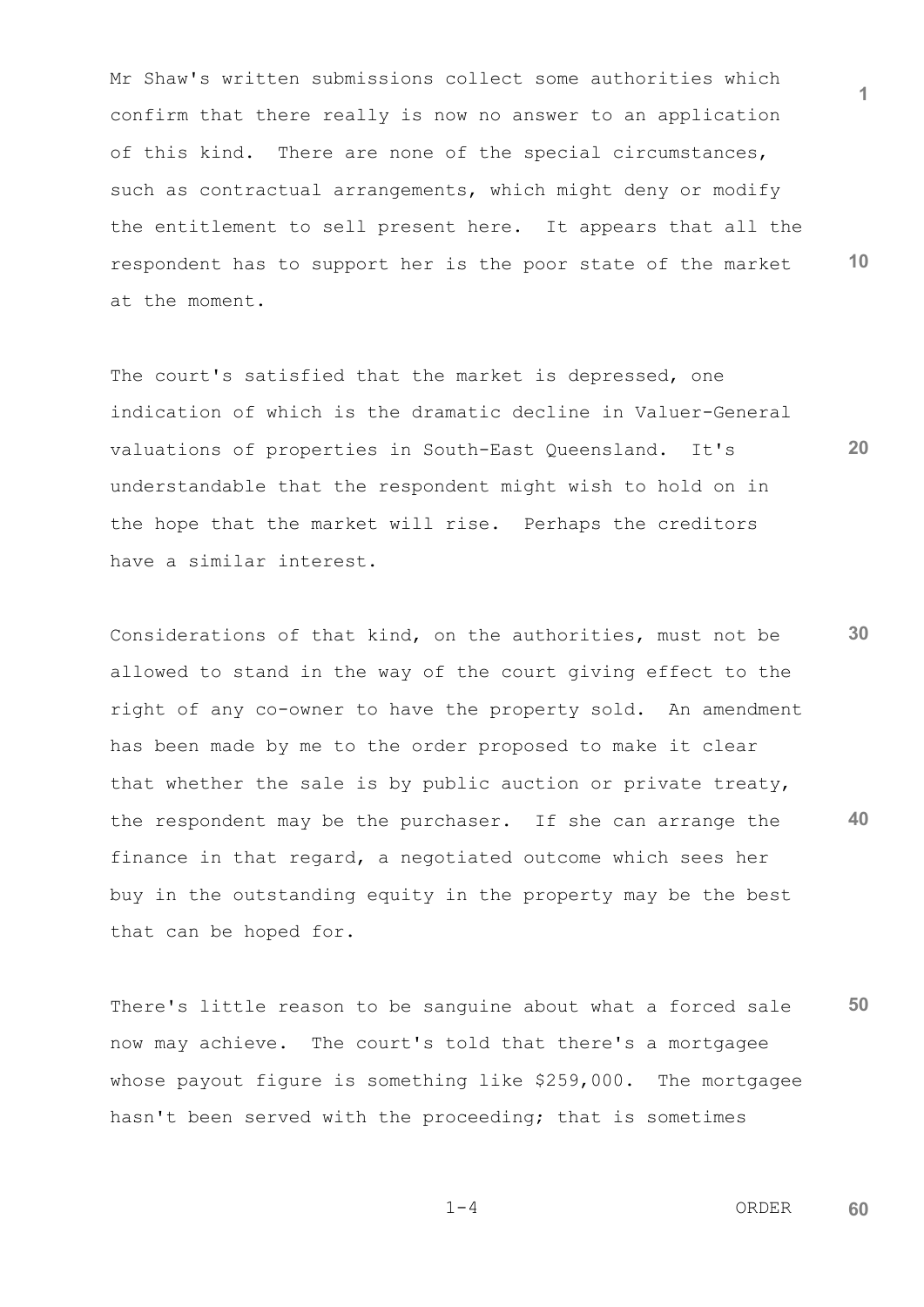done. The reality, however, is that unless it can be paid its entitlement there's not going to be a sale without its positive co-operation.

The range of values indicated by two real estate agents who've been asked for opinions is \$295,000 to \$380,000. The costs are beginning to loom very large. One particular aspect, about which I've made some comment, is that the appointment of two chartered accountants, jointly and severally as statutory trustees for the sale, is proposed. They will be charging at ordinary rates.

**30 40** I have inserted some words in the order to make express what Mr Shaw indicated was the understanding, that the point of there being two trustees is simply so that in the event of an inability of one, the other may act. It would plainly be most undesirable to have two professional trustees both acting and charging for their individual time for work that could have been done by one alone. I'm not suggesting there was intention to do that but words have been inserted in the order to encourage the trustee' acting severally by one alone rather than acting jointly where that would limit costs,

**50** The respondent has had notice of the applicants' intention to engage the two gentlemen appointed in the court's order and it's appropriate given her non-participation today to make an order appointing them.

In previous applications like the present, I have thought it

$$
1-5
$$
 **ORDER**

**60**

**1**

**10**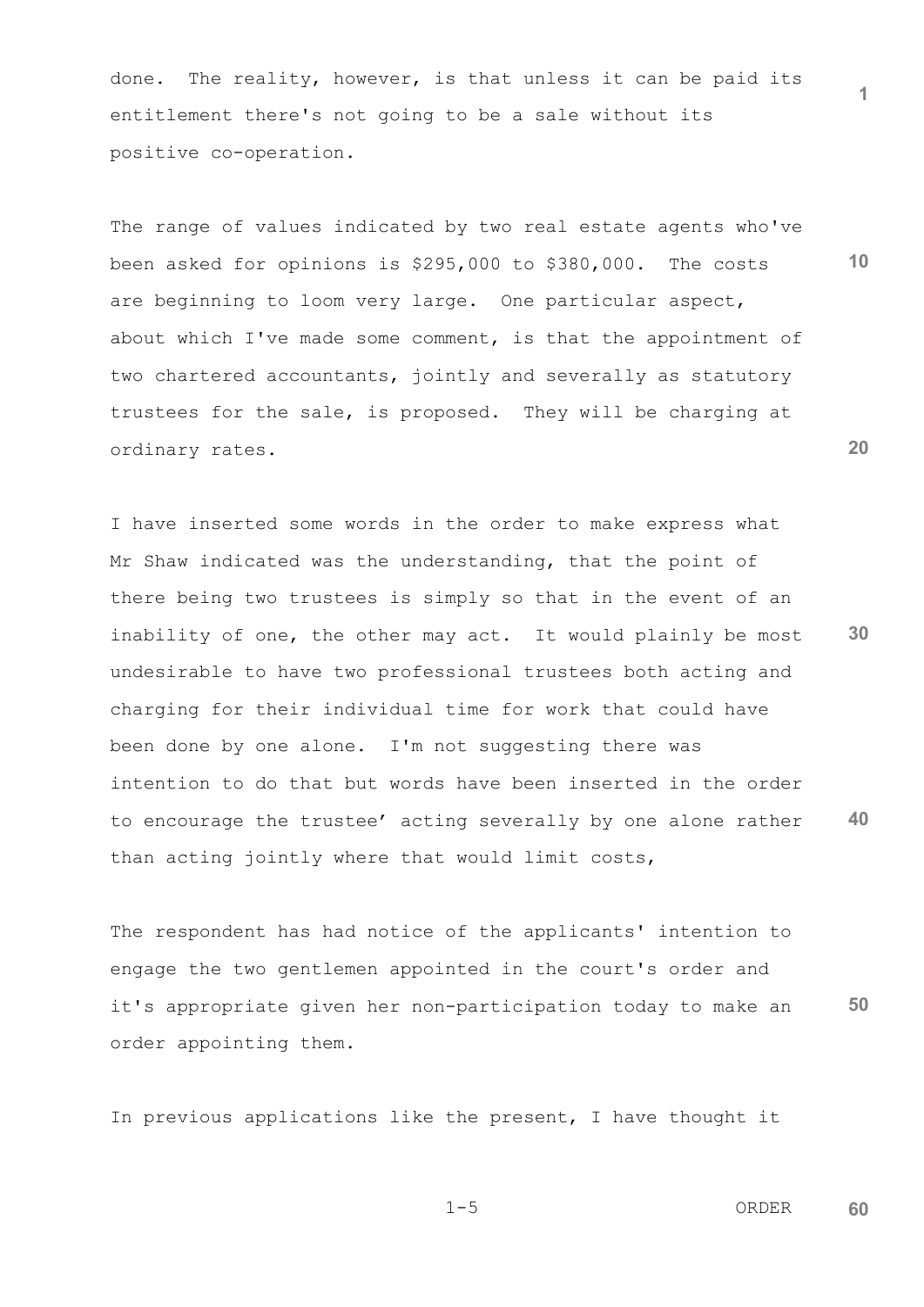right for the court to go to some trouble to limit costs which obviously will inevitably be incurred if new players have to be brought into a scenario to open a file, consider what to do and then do it. I have always been amenable to proposals, indeed sometimes been the source of the proposals myself, to limit costs by appointing as trustee persons already au fait with a lot of the circumstances. For example, solicitors may be appointed as trustees for sale - which seems particularly appropriate in a context, of which the present is not one, where there is a solicitor on both sides to come in an a trustee for sale ensure fair play.

**30 40** Even in the case of a solicitor for one side only, in principle, it seems to me such an appointment could be made. Indeed, there are precedents, I think, for the appointment of an applicant in a proceeding such as the present to be trustee for sale. There's precedenct for applicants being appointed receivers and managers. The present applicants are likely to be suitable persons to be trustees for sale. Obviously, if there had been no aspect of co-ownership, they would have sold this property already.

**50** I'm making comments at some length in this matter, given the alarming news from Mr Shaw that the present application may be the precursor of many. Indeed, he has another one in my list later in the week. I think it would be helpful to devise what might be called lean ways of proceeding in the interests of limiting the costs for all concerned and maximising realisations.

 $1-6$  ORDER **60**

$$
1-6
$$

**1**

**20**